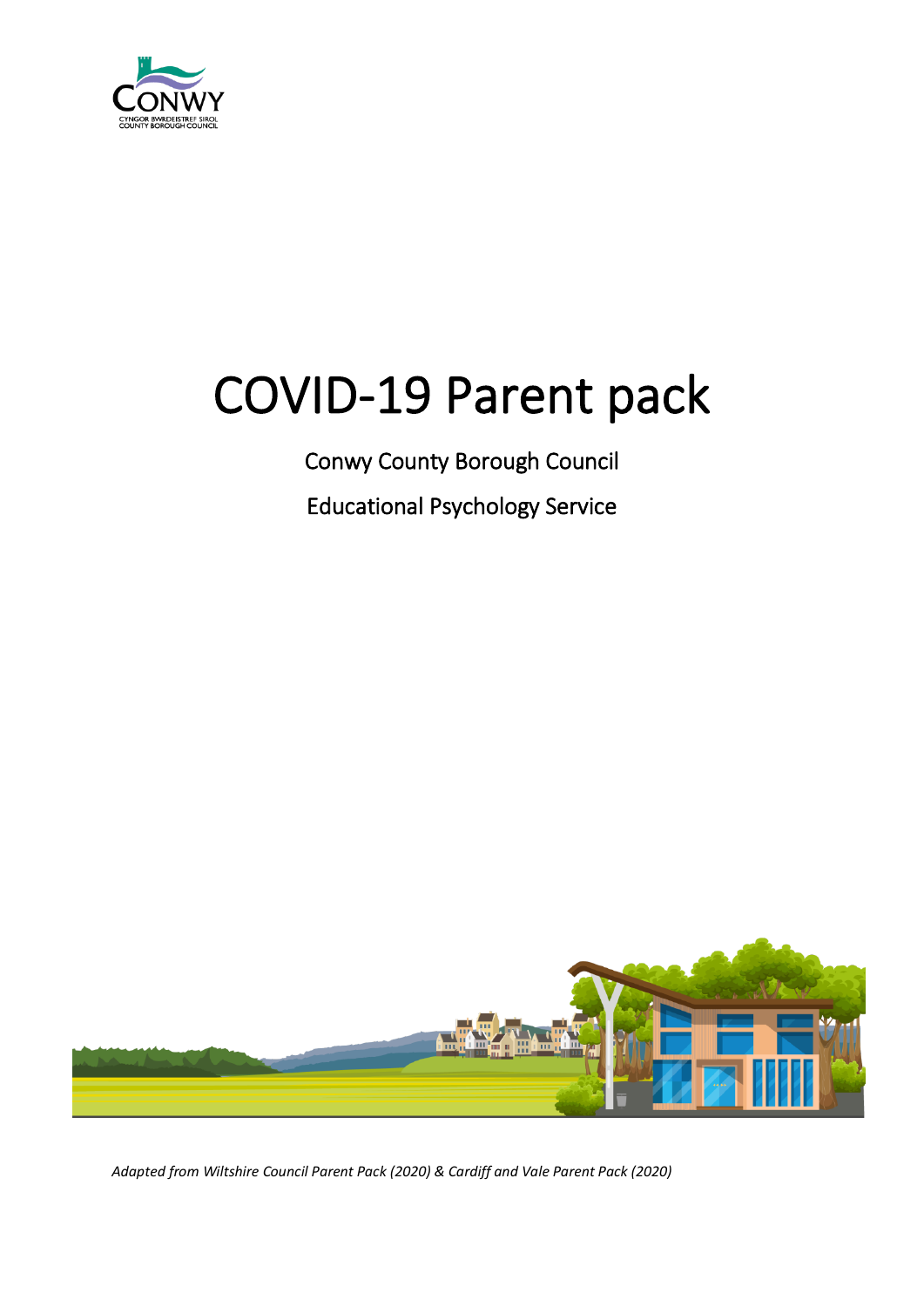

# Looking after yourself: Five ways to wellbeing

Building small actions into your daily life can make you feel good and feeling good is an important part of being healthy. There are 5 ways to wellbeing *(developed by NEF)* that have been found to make a positive difference to wellbeing. It is important to remember that by looking after our own mental health means we are in a better place to look after our children.



| <b>CONNEC</b><br>ILK & LISTEN.            | Social distancing and isolating are making this more difficult for<br>many people now, but connection with others is one of the most<br>important things for mental wellbeing. Wherever possible, try and<br>keep in contact with friends and family via social media, text,<br>video chat, phone calls etc.                                                                                |
|-------------------------------------------|---------------------------------------------------------------------------------------------------------------------------------------------------------------------------------------------------------------------------------------------------------------------------------------------------------------------------------------------------------------------------------------------|
| OY WHAT YOU DO.<br><b>IE YOUR MOOD</b>    | As parents and adults are much less able to go outside currently,<br>it is important to try to get as much exercise as you can indoors.<br>There are lots of free resources online such as YouTube workout<br>videos for both adults and children. Get your children involved by<br>planning their own PE lessons at home!<br>Keep your brain active by reading, doing puzzles, or drawing. |
|                                           | The world can be quite scary for many currently, it may be a good<br>idea to take breaks from news and social media occasionally and<br>take notice of what is happening around you and with your family<br>- appreciate the good and small things.<br>There are many great mindfulness resources and apps available to<br>try being in the present moment.                                 |
| <b>PORTUNITIES</b><br><b>LISE YOURSEL</b> | Learning new skills or improving on existing skills can be beneficial<br>to both occupy the time and reduce anxious thoughts and worries<br>and give a sense of purpose and achievement. YouTube again is a<br>great resource for this, for example learning to crochet, and apps<br>such as Duolingo can help with learning a new language.                                                |
|                                           | Currently we may not be able to contribute to our community in<br>ways we typically do. If you are able to, there may be schemes in<br>the area to help those most vulnerable at this time. Many of us<br>will not be able to offer practical support, but checking in on<br>friends, colleagues, and family can be great mutual support we<br>can provide each other.                      |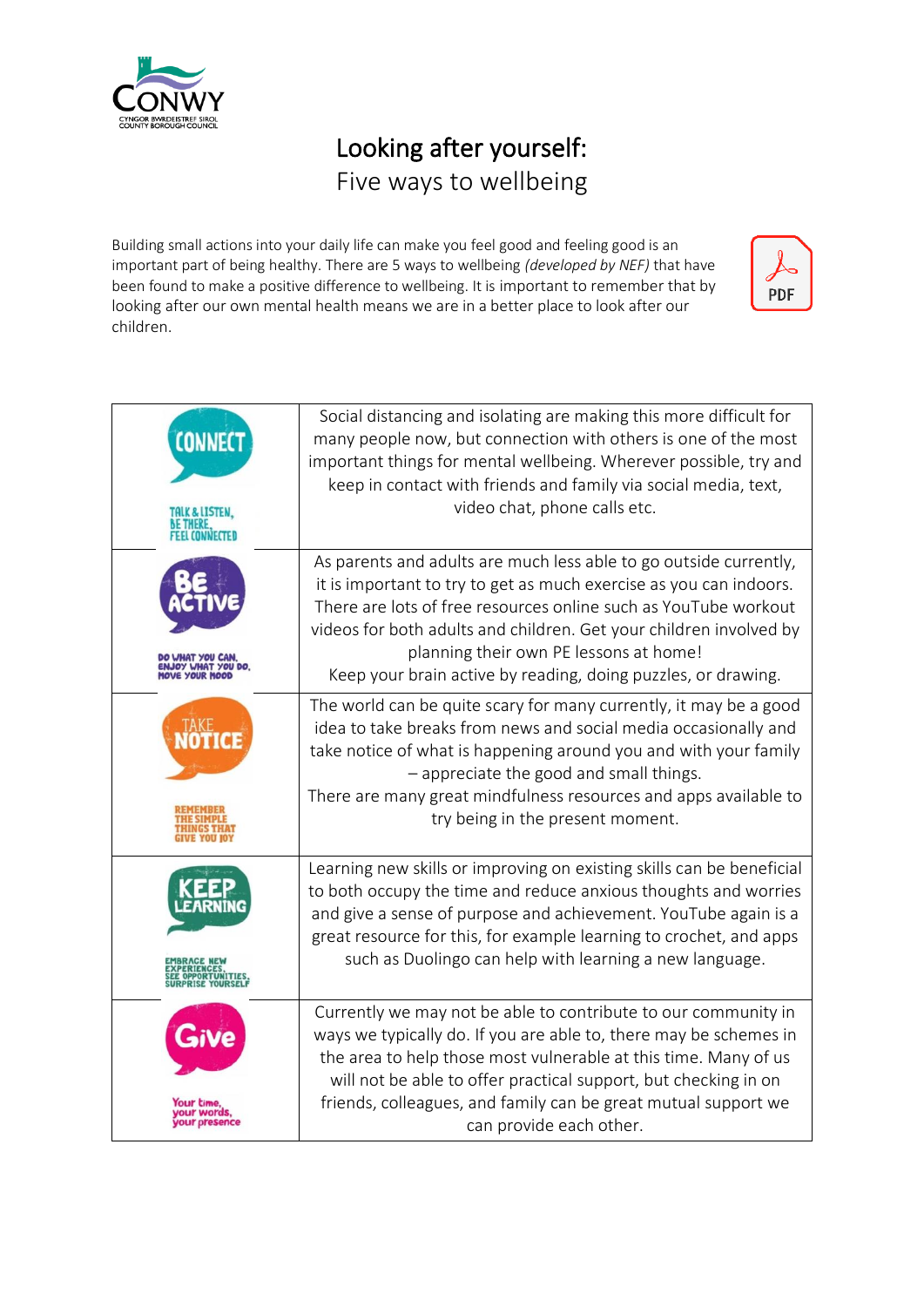



**PDF**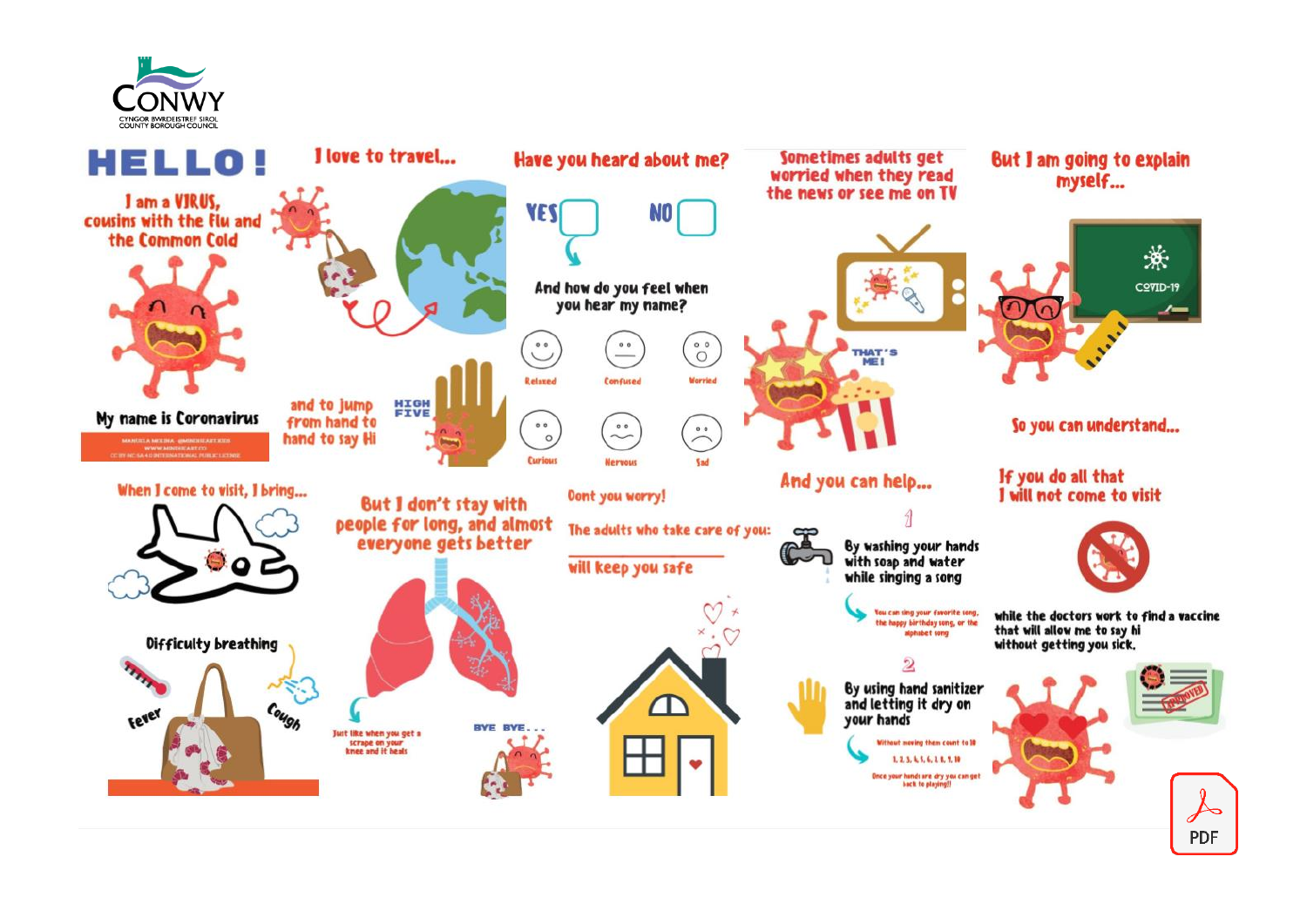

# Example timetables

Keeping a routine can be very helpful but remember that we are currently in a time of increased difficulty and many of us are anxious and stressed - stressed adults cannot effectively teach stressed children. Remember to take some time to relax and enjoy the time with your children, and have a duvet day if needed!

There is no "correct" timetable or routine, and all children are different; a timetable should be more like a guide rather than something strict, and do not worry if you stray from it.

| Getting ready for the day  | Have breakfast, brush teeth, get dressed, have a wash  |
|----------------------------|--------------------------------------------------------|
| 9am: Activity 1            | Online learning from school or writing/maths           |
| 10am: Activity 2           | Online learning from school or creative/craft activity |
| 11am: Quiet time           | Calming activity such as reading or colouring          |
| 12pm: Lunch                |                                                        |
| 1pm: Help around the house | Hoovering, washing dishes, tidying up                  |
| 2pm: Get active            | Play in the garden, indoor PE lesson                   |
| 3pm: Activity 3            | Online learning from school or humanities subject      |
| 4pm: Free time             | Enjoy playing with toys and technology!                |
| 5pm: Dinner time           |                                                        |
| <b>6pm: Family time</b>    | Play a game together, watch a film, talk               |
| Getting ready for bed      | Have a bath, read a bedtime story, get into pyjamas    |





Apply realistic times that will suit your child – learning can be 10 minutes or an hour!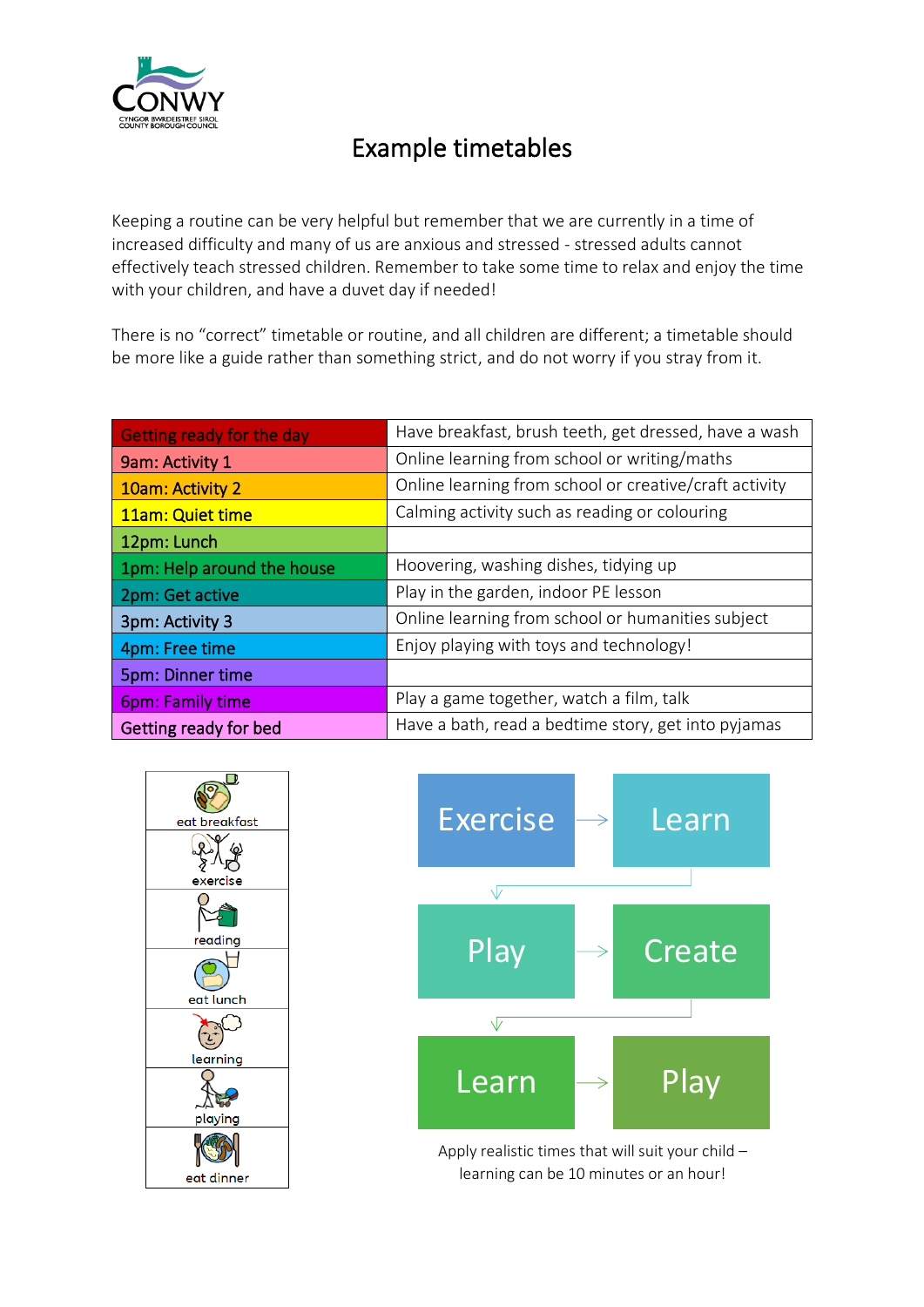

# Talking to children about COVID-19

1. It is good to talk: Children will have heard about Coronavirus and likely noticed changes around them (such as people wearing face masks). It is important they feel comfortable talking to you about Coronavirus as you will be the best source of information and reassurance for them. It's also likely they will talk to their friends or other children, which can involve imagination and misinformation. So having the chance to check-in with you is even more helpful.

2. Be truthful but remember your child's age: It is better for children to take an honest and accurate approach – give them factual information, but adjust the amount and detail to fit their age. For example, you might say 'we don't yet have a vaccination for Coronavirus, but doctors are working very hard on it' or 'a lot of people might get sick, but normally it is like a cold or flu and they get better'. Younger children might understand a cartoon or picture better. We also recommend that adults watch news programmes and then filter this information to their child in a developmentally appropriate way.

3. Allow children to ask questions: It is natural that children will have questions, and likely worries, about Coronavirus. Giving them the space to ask these questions and have answers is a good way to alleviate anxiety. Again, try to be honest in your responses – it is ok to say you don't know. At the moment, there are questions we don't have answers to about Coronavirus – you can explain this to your child and add in information about what people are doing to try to answer these questions. Maybe your child has an idea too – let them tell you or draw them.

4. Try to manage your own worries: Uncertainty can make all of us feel anxious or worried. Identify other adults you can talk to about your own worries and questions. What things usually help to make you feel a bit calmer? If you are at home, music, breathing and relaxation techniques, distraction (such as watching something funny), and time with family members or pets can all help. Talk to your children when you feel calm – it will reassure them.

**5.Give practical guidance:** Remind your child of the most important things they can do to stay healthy – washing their hands and the 'catch it, bin it, kill it' advice for coughs and sneezes. Help your child practise and increase their motivation for keeping going (maybe thinking of a song they want to sing while washing their hands).



*Source: British Psychological Society (2020)* 

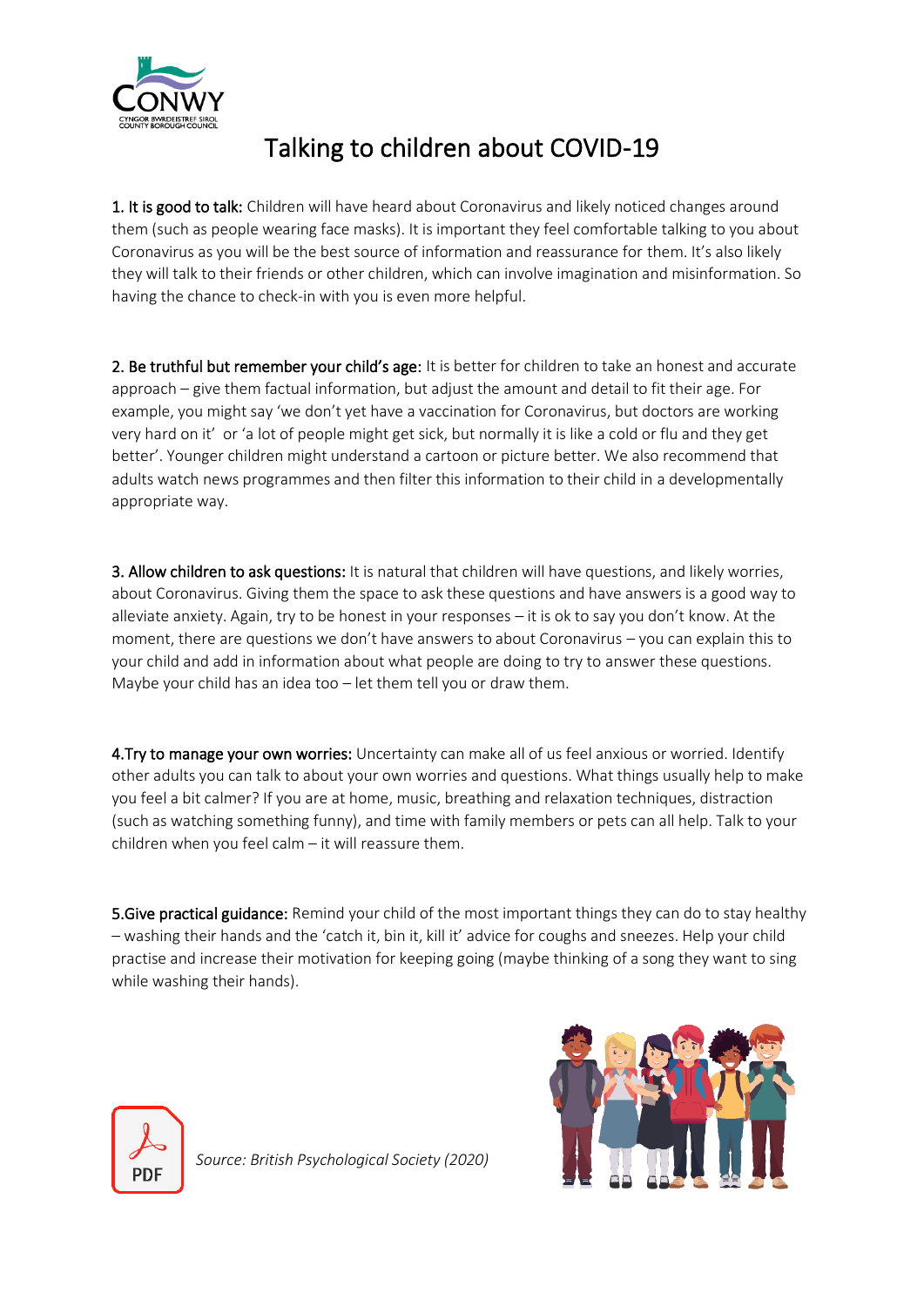

# Isolation guide

Isolation during COVID-19 can be a stressful time for families. The paediatric psychology department of NHS Cardiff & Vale Health Board have developed this guide to help maintain psychological wellbeing. Please refer to NHS and Public Health for physical health advice.

#### Prepare

- Let children know what is happening, encouraging them to think of it as an opportunity to have family time and learn new things
- Avoid fake news and social media only looking to the NHS and Public Health guidelines for advice
- Model and encourage resilience by thinking what you can do rather than what you can't
- Take time to think about what you find difficult to cope with, talk to someone you trust and make a plan for support
- Plan as a family and make a daily timetable of activities
- Get contact numbers for family/friends so you and your children can still talk/whatsapp
- Get what you need for family projects in advance: gardening, arts and crafts, projects, DIY, cooking

#### Activity list

- Make a den • Create new things out of old
- Do school work
- Do some gardening: plant vegetables/flowers to grow in spring
- Spring clean
- Hold a fashion show
- Bake cakes/try a new recipe
- Learn something new: a dance, a skill, a song, a language
- Read a book
- Talk to a friend/family member
- Doodle and draw
- Put on music and dance
- Watch 'Go Noodle,' 'Zen Den,' 'Joe Wicks Workouts' on YouTube
- Look at old photos, make an album
- Listen to audiobooks/podcasts
- Reminisce about nice family memories
	- DIY do painting, repairs
	- Write letters to family/friends
- Paint family portraits
- Look after pets
- Plan and research future adventures
- Have a 'children in charge' day where they are the parents and teach you new things
- Try new hair styles
- Learn a relaxation technique
- Learn and practice mindfulness techniques
- Play board games
- Learn a new card game
- Play musical instruments make your own!
- Write a story/play you can act out
- Plan and have film nights

- Daily routines
- Stick to daily routines, a time to get up and bedtimes are really important
- Get washed and dressed as normal
- Stick to a daily activity timetable
- Eat regularly and at set meal times
- Get exercise and air open windows, go into the garden, do exercise videos
- Open curtains and windows to get natural light
- Limit screen time
- Try things from the activity list here, mix up the activities by having busy and active times, followed by quieter sitting activities similar to how the school day is structured

#### Prepare

- Let children know what is happening, encouraging them to think of it as an opportunity to have family time and learn new things
- Avoid fake news and social media only looking to the NHS and Public Health guidelines for advice
- Model and encourage resilience by thinking what you can do rather than what you can't
- Take time to think about what you find difficult to cope with, talk to someone you trust and make a plan for support
- Plan as a family and make a daily timetable of activities
- Get contact numbers for family/friends so you and your children can still talk/whatsapp
- Get what you need for family projects in advance: gardening, arts and crafts, projects, DIY, cooking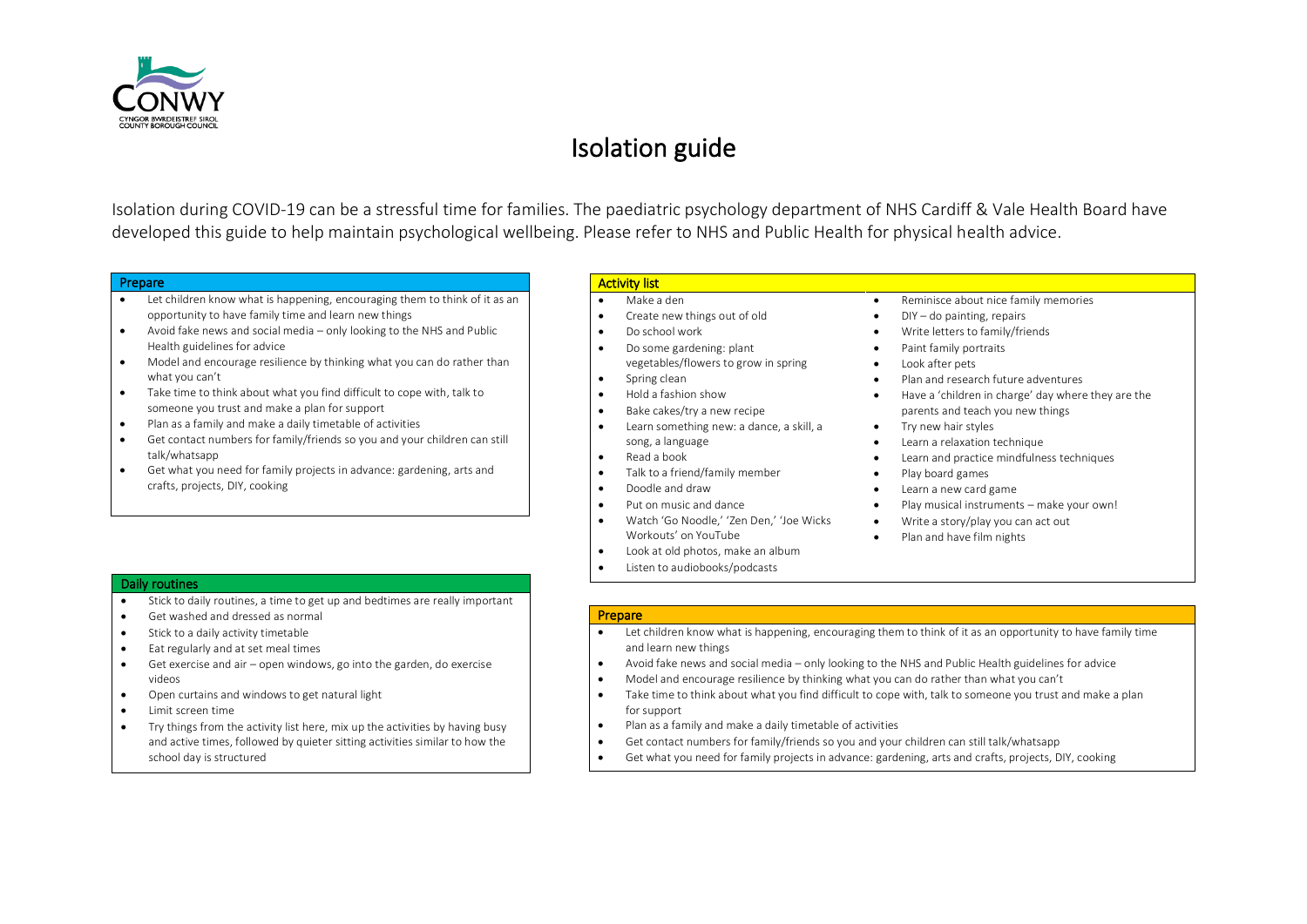

# Looking after your children

For the most part, what you need to provide children has not changed! Children need love, attention, and opportunities to play and learn. However, if children are isolated for long periods of time due to COVID-19 due to social distancing or self-isolation the following tips may be helpful:

Try and keep to a structure and routine that suits you. Keep bedtime and morning routines close to existing ones to promote a sense of normality that children will find reassuring. Encouraging them to get up and dressed during the week will help maintain some difference between weekdays and weekends.

Keep boundaries firm and make it clear that you expect the same standards of behaviour as usual. Boundaries show that adults are still in control and taking care of them, which helps children to feel safe.

Make sure they get some time to burn off energy every day. Younger children will enjoy assault courses, discos etc. Older children and teens might respond better to fitness videos.

Expect children to do some learning every day. In the longer-term schools are likely to provide opportunities for online learning. In the short term, or as extra activities there are a wealth of helpful websites, many of which they will be able to access independently. Continuing with their learning helps promote a sense of normality and purpose as well as keeping them up to date for when they are back at school.

Find opportunities for them to interact with their friends remotely. For tweens and teens, contact with their peers is especially important. Technology provides lots of opportunities for older children to connect, chat and game together. But beware of giving unsupervised access to platforms that you would not normally allow your child onto; the internet still poses the same risks as in normal times.

Balance screen time with other activities. Challenge children to learn new skills that don't involve screens e.g. tying shoelaces, juggling, baking. Older children might want to set their own goals.

Give children opportunities to have a say in what will be happening. They may have had a lot of their freedoms and choices removed for a while and may feel powerless or angry. Older children and teenagers will be more able to understand the risks in too much screen time, too little sleep, inactivity etc. They are more likely to 'buy in' to new rules and routines if they feel that they have a voice. Family meetings where children and adults problem-solve together can be helpful for this.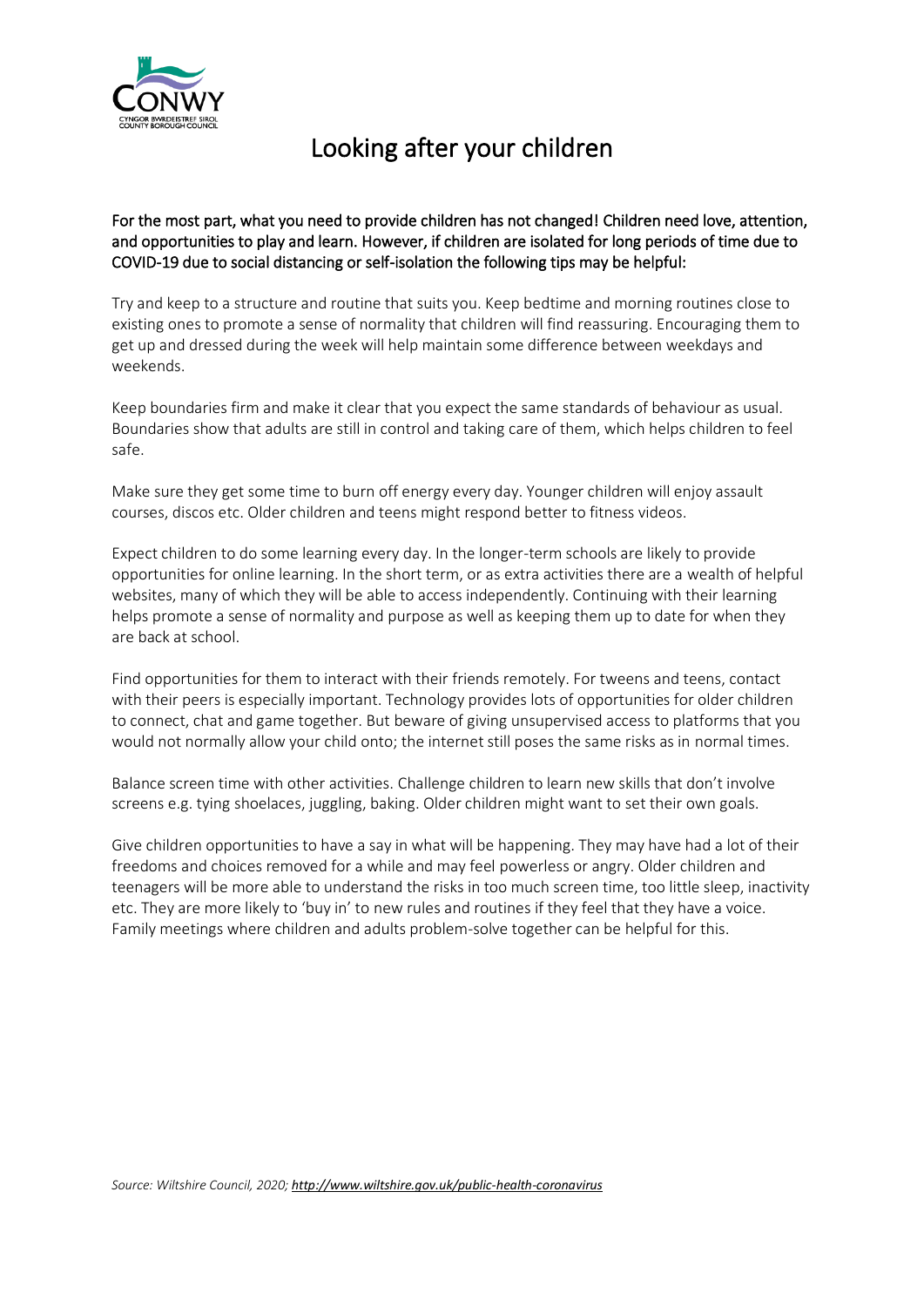

# Calming techniques for children



Source: Art is Basic http://www.artisbasic.com/2016/07/10-ways-to-calm-down-for-kids-a-free-printable-poster.html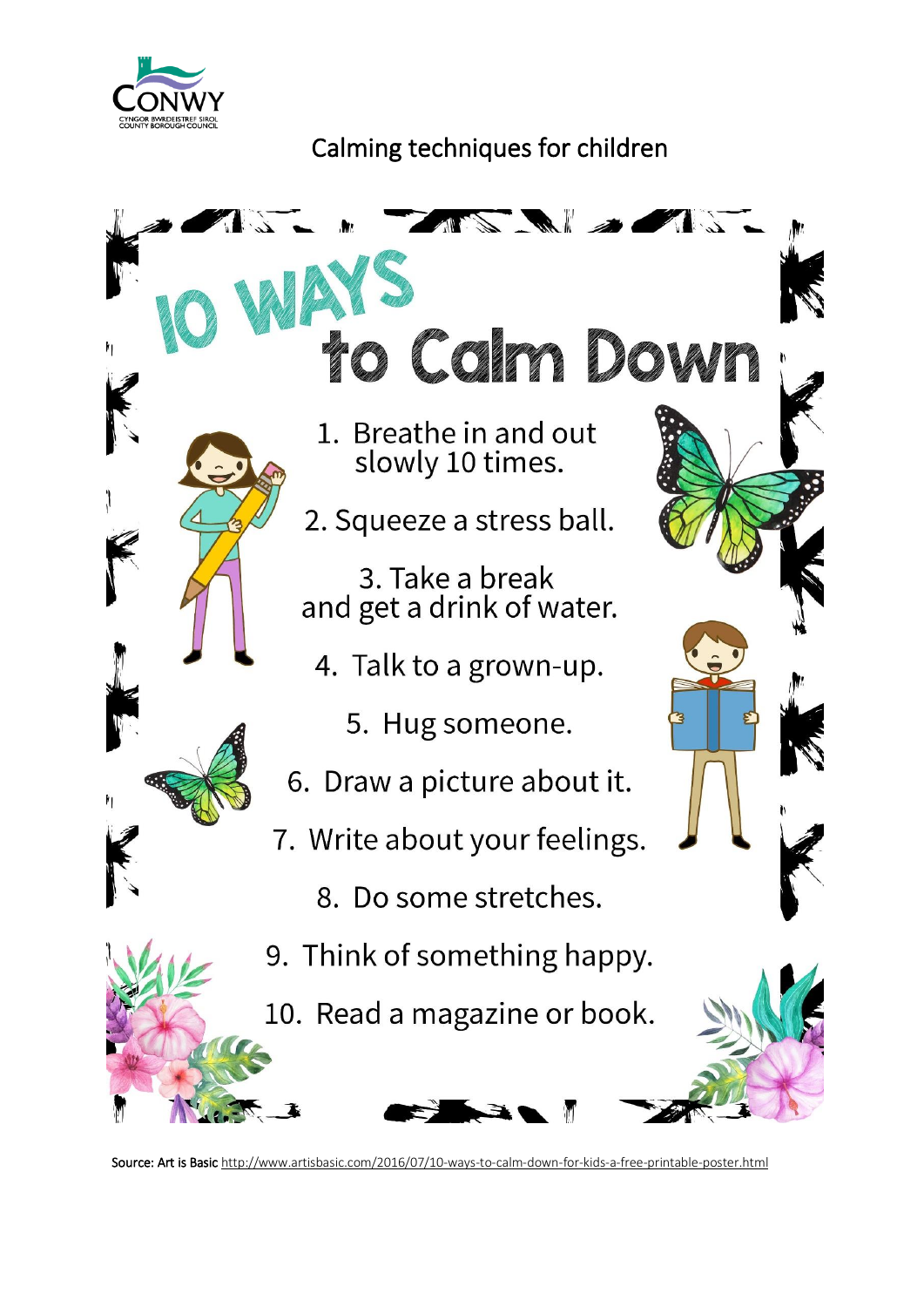

# Support information

#### Community Advice & Listening Line: mental health helpline

<http://www.callhelpline.org.uk/> Freephon[e 0800 132 737](tel:0800132737) or text help to [81066](sms:81066)

Young Minds – youth support <https://youngminds.org.uk/>

Kooth – youth support [https://www.kooth.com](https://www.kooth.com/)

Gingerbread: single parent support <https://www.gingerbread.org.uk/> 0808 802 0925

#### Samaritans – mental health support

<https://www.samaritans.org/> 116 123

#### Mind – mental health support

<https://www.mind.org.uk/>

#### Childline – youth support

<https://www.childline.org.uk/> 0800 1111

#### Family lives – parenting support

<https://www.familylives.org.uk/> 0808 800 2222

#### Family Action – family support

<https://www.family-action.org.uk/> 0808 802 6666 07537 404 282 (text) familyline@family-action.org.uk

#### Grandparents plus – kinship support

<https://www.grandparentsplus.org.uk/> 0300 123 7015

#### Learn4MentalHealth – to support mental wellbeing and coping

[http://learn.4mentalhealth.com/sites/default/files/courses/wb7/index.html](https://eur04.safelinks.protection.outlook.com/?url=http%3A%2F%2Flearn.4mentalhealth.com%2Fsites%2Fdefault%2Ffiles%2Fcourses%2Fwb7%2Findex.html&data=02%7C01%7C%7Cd9201dc5befd474d9e4108d7d6edf21f%7C84df9e7fe9f640afb435aaaaaaaaaaaa%7C1%7C0%7C637214189758839659&sdata=cE3by8CrqiApASPem2uN%2Bk4SUlY%2FvkJ8%2FL5DFkGkoNM%3D&reserved=0)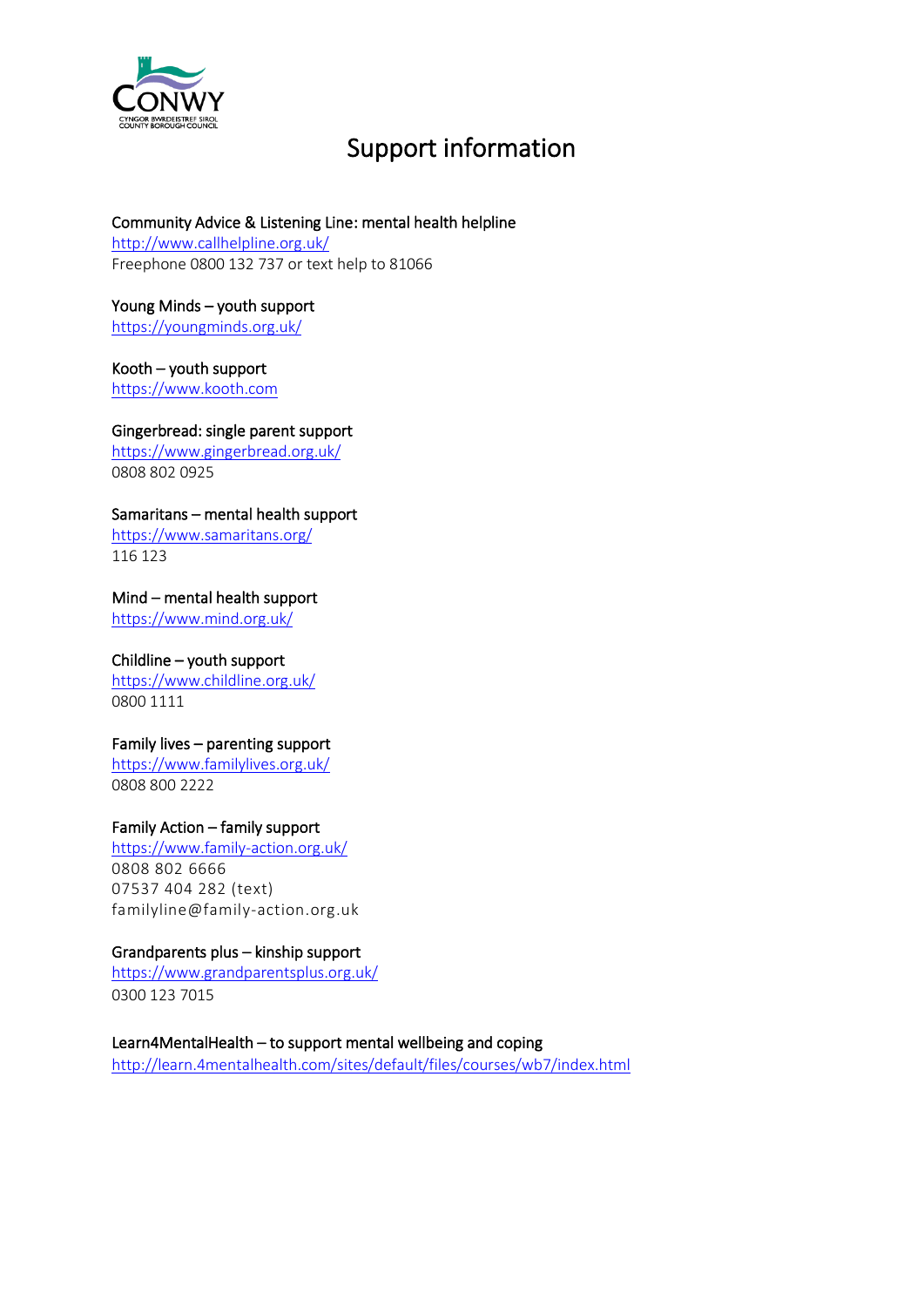

### Educational resources

<https://learn.khanacademy.org/> Free educational programme for ages 2-7

<https://www.khanacademy.org/> Free online classes

<https://www.bbc.co.uk/bitesize> Educational content from age 3 to 16+

<https://www.futurelearn.com/> Free access to hundreds of courses

<https://www.duolingo.com/> Free website and app to learn languages

<https://thekidshouldseethis.com/>

Interesting educational videos (including a specific set of educational videos on COVID-19 and related hygiene practices)

<https://www.youtube.com/user/crashcourseEducational> Educational YouTube videos on many topics

<https://www.youtube.com/user/crashcoursekids> Educational YouTube videos on many topics for younger children

[https://www.conwy.gov.uk/en/Resident/Social-Care-and-Wellbeing/Children-and-families/Conwy-](https://www.conwy.gov.uk/en/Resident/Social-Care-and-Wellbeing/Children-and-families/Conwy-Family-Centres/Family-Centres-Whats-On/assets/documents/Free-apps.pdf)[Family-Centres/Family-Centres-Whats-On/assets/documents/Free-apps.pdf](https://www.conwy.gov.uk/en/Resident/Social-Care-and-Wellbeing/Children-and-families/Conwy-Family-Centres/Family-Centres-Whats-On/assets/documents/Free-apps.pdf) A list of useful free apps to help support children's learning

<https://www.twinkl.co.uk/> Resources and worksheets to aid home learning

<https://toytheater.com/> Educational games

<https://www.redtedart.com/> Arts and crafts ideas for younger children

[https://home.oxfordowl.co.uk/#](https://home.oxfordowl.co.uk/) Educational games and a free e-book library